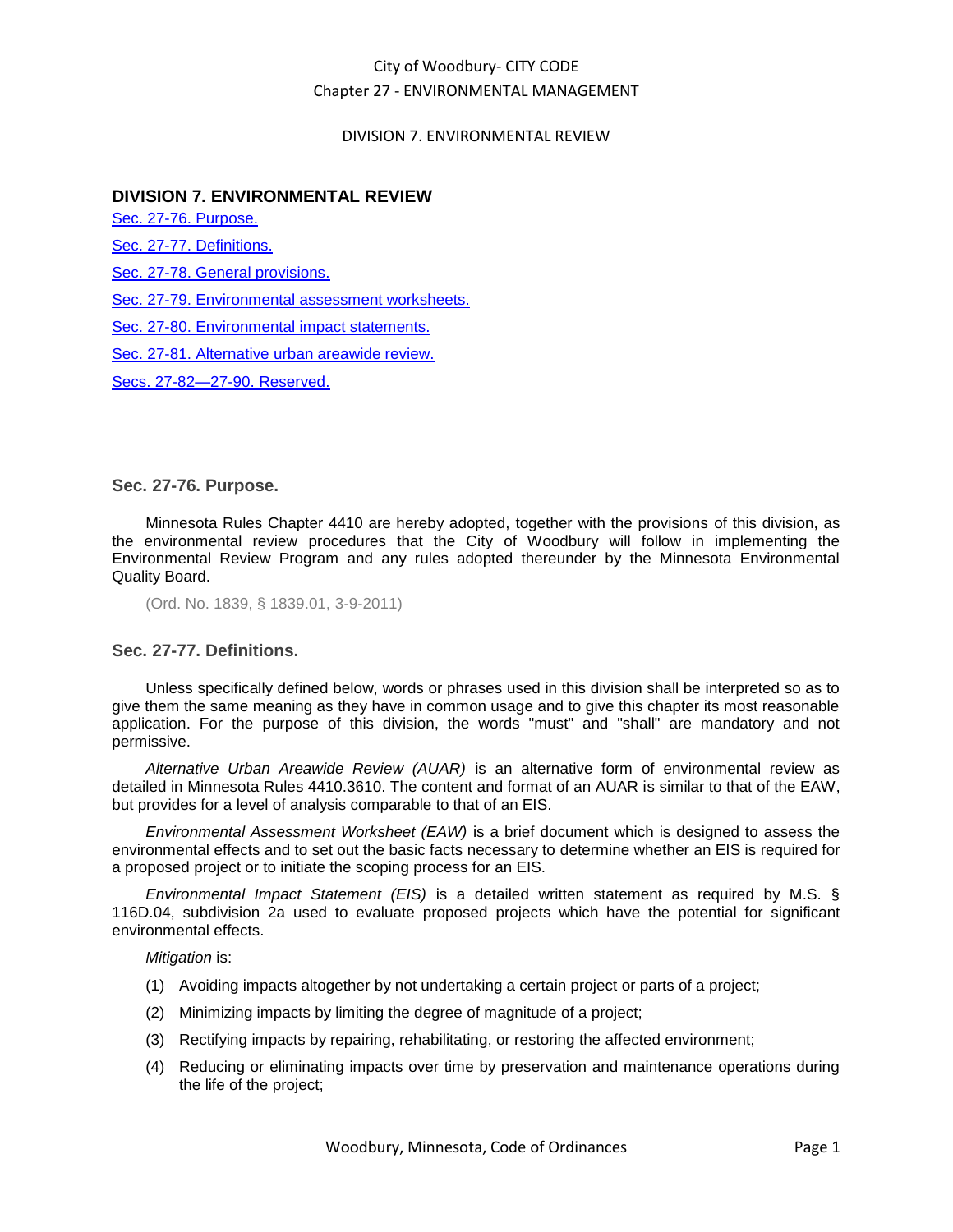# City of Woodbury- CITY CODE Chapter 27 - ENVIRONMENTAL MANAGEMENT

### DIVISION 7. ENVIRONMENTAL REVIEW

- (5) Compensating for impacts by replacing or providing substitute resources or environments; or
- (6) Reducing or avoiding impacts by implementation of pollution prevention measures.

(Ord. No. 1839, § 1839.01, 3-9-2011)

## <span id="page-1-0"></span>**Sec. 27-78. General provisions.**

- (a) No decision on granting a permit or other final approval required to commence a project may be issued until the environmental review process is completed.
- (b) Environmental reviews shall be conducted as early as practical in the processing of a development project. Time delays in the normal permit process caused by the filing and review of the EAW, EIS or AUAR shall not be considered part of the normal permit approval time requirements. Such delays shall be considered as additional required time for each required permit. The permit process for the proposed project may be continued from the point it was interrupted by the environmental review process.

(Ord. No. 1839, § 1839.01, 3-9-2011)

## <span id="page-1-1"></span>**Sec. 27-79. Environmental assessment worksheets.**

- (a) Preparation of an EAW shall be mandatory for those projects that meet or exceed the EAW thresholds contained in Minnesota Rules 4410.4300 or the EIS thresholds in Minnesota Rules 4410.4400.
- (b) A discretionary EAW may be required when it is determined that, because of the nature or location of a proposed project, the project may have the potential for significant environmental effects. The city council may require the preparation of a discretionary EAW if it is suspected that a development project may have the potential for significant environmental impact.
- (c) If the community development director determines that an EAW shall be prepared, it is at the city's sole discretion to determine the EAW preparation process. The city may choose to prepare the EAW; select a consultant to perform the work; or may allow the project proposer to prepare the EAW. The project proposer will need city approval on the selection of any consultant selected by the project proposer. The city can return an incomplete EAW submittal to the proposer, edit the EAW as necessary or request additional information from the proposer until the city accepts the EAW submittal as complete in writing.
- (d) All EAWs shall be prepared under the direction of the community development director and reviewed and approved by the city council.
- (e) The project proposer is responsible for all fees associated with the preparation of the EAW. If the city is preparing the EAW or has selected a consultant to prepare the EAW on the city's behalf, the project proposer shall agree in writing to provide an escrow of one hundred twenty-five (125) percent of the estimated cost of EAW preparation to the city for all reasonable expenses, including legal and consultants' fees, incurred in preparation and review of the EAW.
- (f) The city council shall require an EIS when it finds that a project has the potential for significant environmental effects under Minnesota Rules 4410.1700.
- (g) When reviewing an EAW, the community development director may suggest design alterations/mitigation measures that would lessen the environmental effects of the proposed project. The city council may require that these design alterations/mitigation measures, whenever feasible and consistent with other laws, be incorporated as conditions of approval or request these changes to be incorporated into the site plan to lessen the environmental effects of the proposed project.